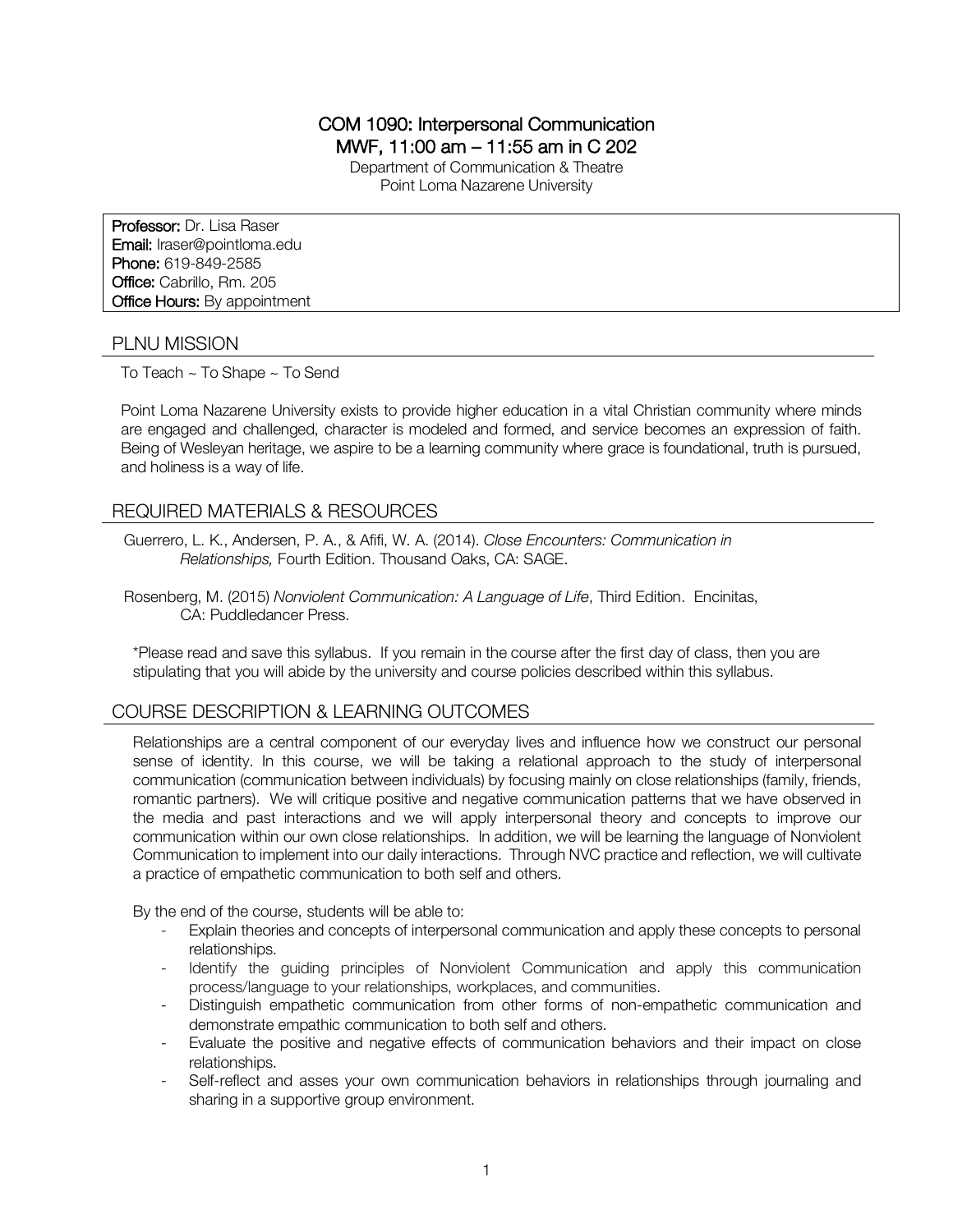## COURSE FORMAT AND POLICIES

Support: I am committed to helping every student attain their best possible education.

I AM HERE TO HELP! Please do not hesitate to ask questions, or ask for help, in or out of class. I will also be available if you would like me to review your work and give you feedback before it is turned in or presented. If you have any special needs that it would be helpful for me to be aware of, please do let me know.

Attendance: As members of a learning community, your presence is appreciated, and your absence is noticed. The class sessions are set up to help people learn from each other (through discussions, activities, etc.) and you are expected to attend each class session. Everyone has useful and insightful information to offer to the class. Participation is the core of this work, and to help keep track of that, I take attendance.

You are allowed two (2) excused or unexcused absences in the course of the semester without penalty. The only absences excused after that will be university approved absences (see section below). It is your choice how you use these absences and it is encouraged that you use them wisely. Please note that these 2 absences DO include instances of illness and family obligations. Each absence over two will result in a 12 point deduction to your overall grade.

As noted in the University catalog: If you are absent from more than 10 percent of class meetings, I have the option of filing a written report which may result in de-enrollment. If the absences exceed 20 percent, you may be de-enrolled without notice. If the date of de-enrollment is past the last date to withdraw from a class, you will be assigned a grade of W or WF consistent with university policy in the grading section of the catalog. See Academic Policies in the undergrad student catalog.

University Approved Absences: Absences for certain events and obligations recognized by the University (i.e.: participation in sports, forensics, music tours, etc.) may be counted as "excused." Please notify me at least one week prior to such absences with documentation and contact information from the sponsoring program/department. You are responsible for making up all work missed due to absences in a timely manner, to be worked out ahead of time with me.

Late to Class/Leaving Early: It is an expectation of this class community that we begin our class time *together*, and complete our class time *together* each day. Instances of habitual lateness are a distraction to our class community and may impact your ability to participate fully in the course. Therefore, I do make note when you are late to class and five tardies will equal one absence. Please talk to me early in the semester if you have any questions or concerns about this policy.

Being absent for more than 20 minutes during any part of a class period, whether at the beginning, middle, or end, will constitute an absence. Similarly, it is expected that you remain actively engaged in the classroom activities until the entire class has been dismissed for the day. If you absolutely must leave early one day for an important/legitimate/emergency reason, please approve it with me at the class period prior or via email. (Please arrange any meetings with your major adviser so that they do not conflict with your class schedule.)

Late Work/Make-Up Work: All work is expected on the planned "due dates" - at the beginning of the class period when they are due. In general, no late or makeup written assignments/presentations will be allowed. In the event of a personal emergency with written documentation and at my discretion, make-up work *may* be accepted for half credit. If you are absent on the day of a test or a presentation, I will only consider a make-up opportunity if you have communicated with me in advance of your absence and you have written documentation of a personal emergency.

Incomplete: Incompletes will only be granted under extreme circumstances, given reasonable justification.

Electronic Devices: The use of cell phones and laptops/tablets during class is prohibited unless I ask for them to be used as a specific part of a class activity. Please join me in turning off or silencing all cell phones, laptops,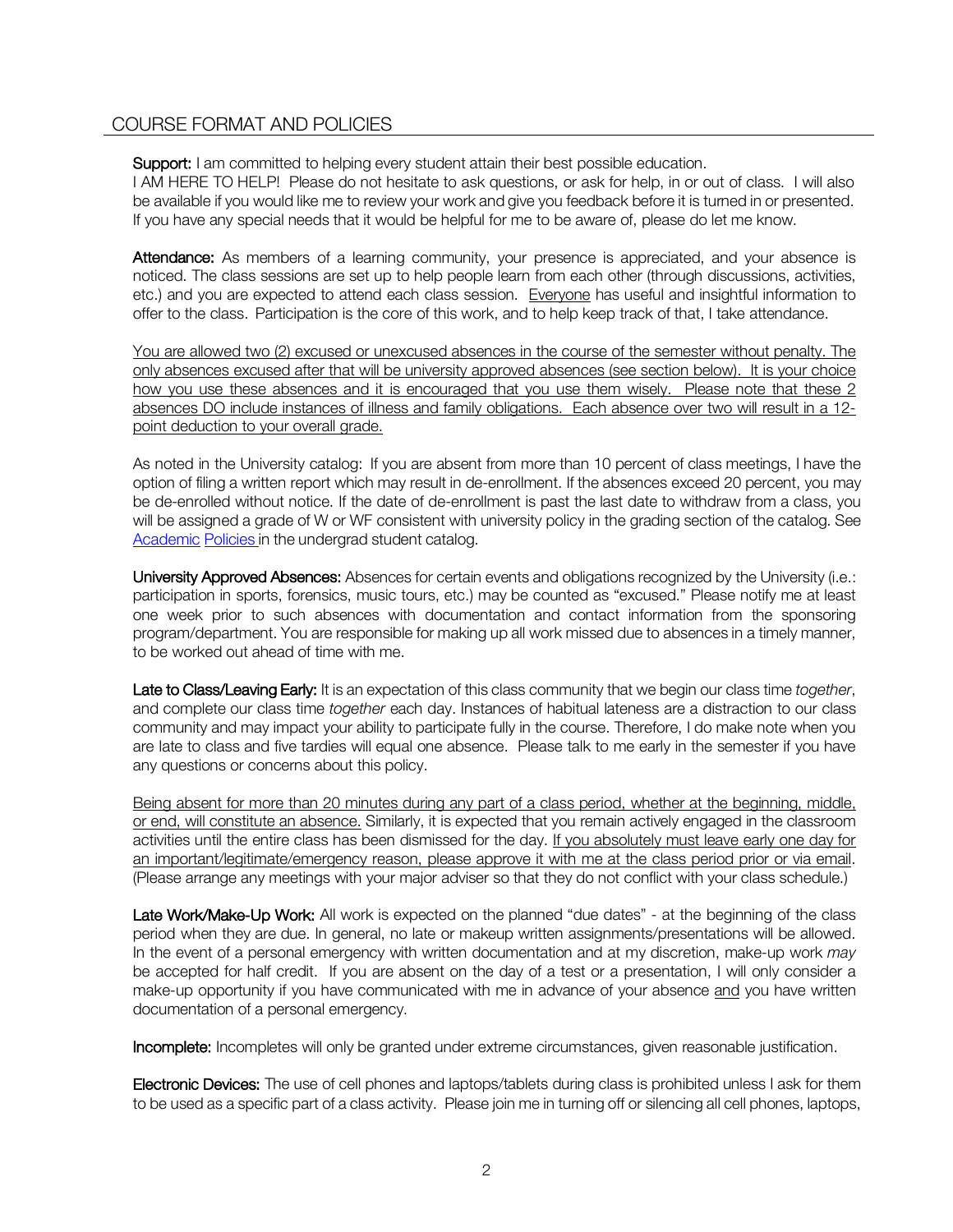and similar electronic devices and keeping them out of sight for the duration of class. This policy was influenced by two important pieces of research: 1. Faria Sana, Tina Weston, and Nicholas J. Cepeda, "Laptop Multitasking Hinders Classroom Learning for Both Users and Nearby Peers," *Computers and Education* (March 2013): "We found that participants who multitasked on a laptop during a lecture scored lower on a test compared to those who did not multitask, and participants who were in direct view of a multitasking peer scored lower on a test compared to those who were not. The results demonstrate that multitasking on a laptop poses a significant distraction to both users and fellow students and can be detrimental to comprehension of lecture content." 2. Pam A. Mueller and Daniel M. Oppenheimer, "The Pen Is Mightier Than the Keyboard: Advantages of Longhand Over Laptop Note Taking" (April 2014). In this study, the authors found that students who hand wrote their notes during lectures remembered more material than students who used laptops for notetaking because they could not write everything down verbatim. The extra processing required by the hand writers to select important over extraneous information was beneficial for their retention of the material they were learning.

Midterm Exam: Please observe that the midterm exam is scheduled on the last school day before spring break. No makeup midterm exams will be given before or after this scheduled date. Please make arrangements for any activities/transportation for the break NOW around this schedule so that you can be present to take the test in class.

**Email:** I will frequently use email to communicate with you and I do my best to respond to your emails as promptly as possible. I will respond to emails Monday-Friday from 8:00 am – 5:00 pm. If you send me an email over the weekend or holiday, I will respond on the following school day.

Written Work: Please type, double-space and staple all written work unless instructed otherwise. It is my expectation that all writing will be clear, coherent, and free of grammatical/spelling errors. Please proof all written work – your grade will reflect both the substance and the style of your writing. When working on the computer, try to plan for the "unexpected" but predictable problems: plan extra time for library printing lines and back up files as you go.

#### Student Responsibility:

It is the student's responsibility to maintain his/her class schedule. Should the need arise to drop this course (personal emergencies, poor performance, etc.), the student has the responsibility to follow through (provided the drop date meets the stated calendar deadline established by the university), not the instructor. Simply ceasing to attend this course or failing to follow through to arrange for a change of registration (drop/add) may easily result in a grade of F on the official transcript.

#### Final Exam Policy:

Successful completion of this class requires taking the final examination on its scheduled day. The final examination schedule is posted on the Class Schedules site. Final exams will not be given early before our assigned date/time. Please arrange any activities or transportation for the break around this finals schedule so that you can be present to take the test at the assigned time.

#### PLNU Academic Honesty Policy:

Students should demonstrate academic honesty by doing original work and by giving appropriate credit to the ideas of others. Academic dishonesty is the act of presenting information, ideas, and/or concepts as one's own when in reality they are the results of another person's creativity and effort. A faculty member who believes a situation involving academic dishonesty has been detected may assign a failing grade for that assignment or examination, or, depending on the seriousness of the offense, for the course. Faculty should follow and students may appeal using the procedure in the university Catalog. See Academic Policies for definitions of kinds of academic dishonesty and for further policy information.

#### Academic Accommodations:

While all students are expected to meet the minimum standards for completion of this course as established by the instructor, students with disabilities may require academic adjustments, modifications or auxiliary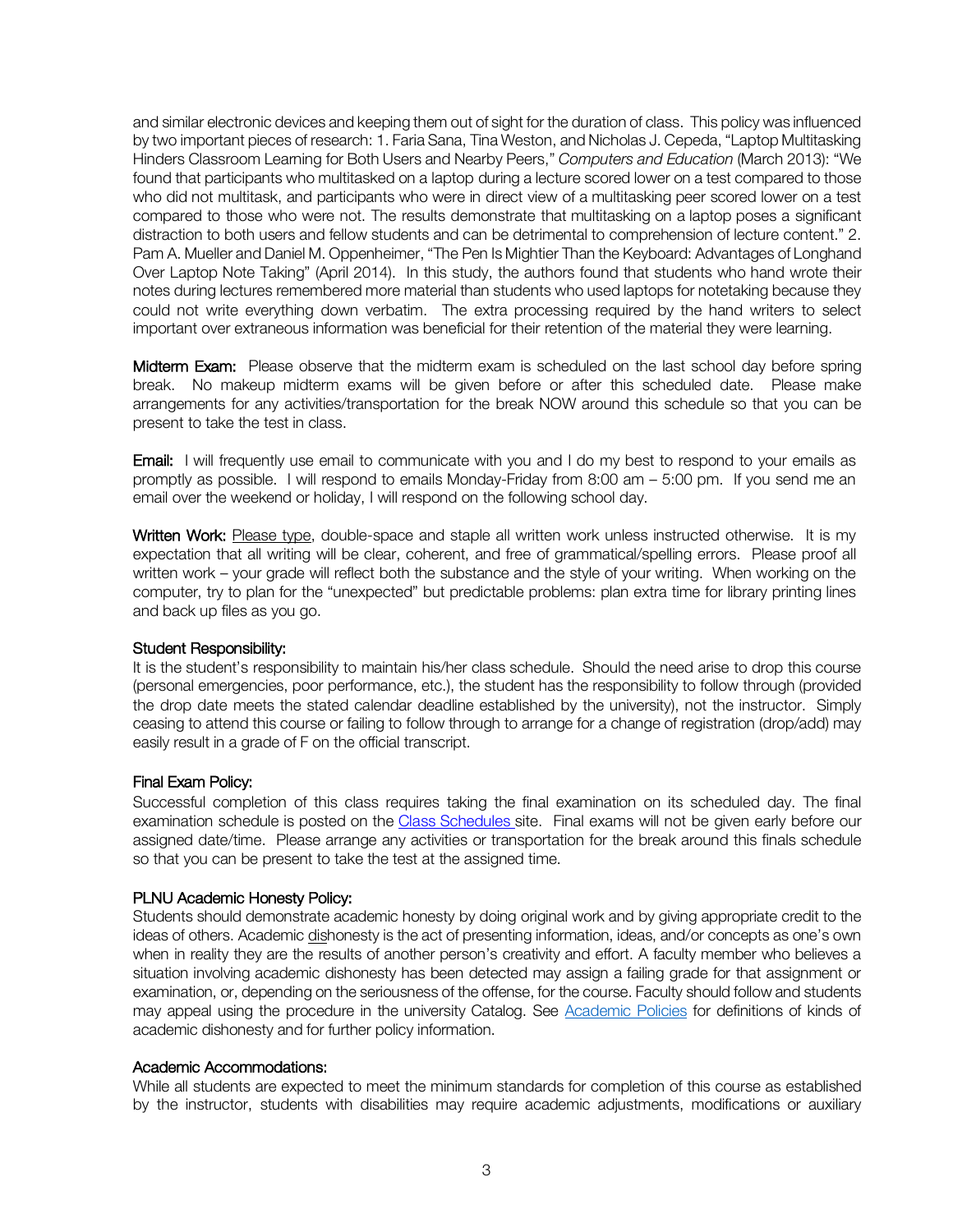aids/services. At Point Loma Nazarene University (PLNU), these students are requested to register with the Disability Resource Center (DRC), located in the Bond Academic Center. (DRC@pointloma.edu or 619-849- 2486). The DRC's policies and procedures for assisting such students in the development of an appropriate academic adjustment plan (AP) allows PLNU to comply with Section 504 of the Rehabilitation Act and the Americans with Disabilities Act. Section 504 (a) prohibits discrimination against students with special needs and guarantees all qualified students equal access to and benefits of PLNU programs and activities. After the student files the required documentation, the DRC, in conjunction with the student, will develop an AP to meet that student's specific learning needs. The DRC will thereafter email the student's AP to all faculty who teach courses in which the student is enrolled each semester. The AP must be implemented in all such courses.

If students do not wish to avail themselves of some or all of the elements of their AP in a particular course, it is the responsibility of those students to notify their professor in that course. PLNU highly recommends that DRC students speak with their professors during the first two weeks of each semester about the applicability of their AP in that particular course and/or if they do not desire to take advantage of some or all of the elements of their AP in that course.

#### PLNU Copyright Policy:

Point Loma Nazarene University, as a non-profit educational institution, is entitled by law to use materials protected by the US Copyright Act for classroom education. Any use of those materials outside the class may violate the law.

# CLASS ASSIGNMENTS & COURSE SCHEDULE

Exams: There will be a midterm and a final exam in this course. These exams will consist of a mix of multiple choice, T/F, fill-in-the-blank, and short response/essay questions. No early or late make-up exams will be given. Please arrange any activities and transportation for the breaks around our schedule so that you can be present to take the tests at the assigned time.

Reading Quizzes and Reading Notes: You will have reading quizzes throughout the semester (see schedule). Quizzes will consist of a mix of multiple choice, T/F, fill-in-the-blank, and short response/essay questions. You may bring one sheet of paper  $(8.5 \times 11, \text{front}$  and back) of handwritten notes to class as an aid for the quiz. You can receive up to 5 points for turning in your notes with your quiz if they are complete and cover both chapters of reading. These should be your own original notes – no credit will be given if they appear identical to a classmate's notes.

Quiz Policy: Quizzes will not be given early. If you are absent (for illness or travel, for example) on the day of a quiz, that first quiz grade will be dropped. If you miss more than one quiz, make-up quizzes will only be given if you have a personal emergency with written documentation *and* you notify me in advance of your absence. Exception to this policy: a first and subsequent missed quiz may be made up only for instances of University approved absences (debate team, athletic team travel, field trip for another class, etc.). Reading quizzes will be given at the beginning of class. If you come late to class, you will not be given extra time to complete a quiz.

Empathy Practice Groups: In an effort to grow in our NVC skills within the context of community, you will have regular meetings with a group from this class throughout the semester. With your empathy group, you will have the opportunity to practice giving and receiving empathy and expressing yourself honestly. Your goal will be to meet at least 5 times during the semester. At the end of the semester, you will write a 2-4 page typed paper that includes an overall reflection about your experience in the empathy practice group this semester (What did you learn? How did you grow? Challenges or surprises?) as well as journal entries that reflect upon each meeting. I encourage you to work on these reflections as you go and journal after each empathy practice group. For each journal entry please include: the date and time of your meeting and the names of the empathy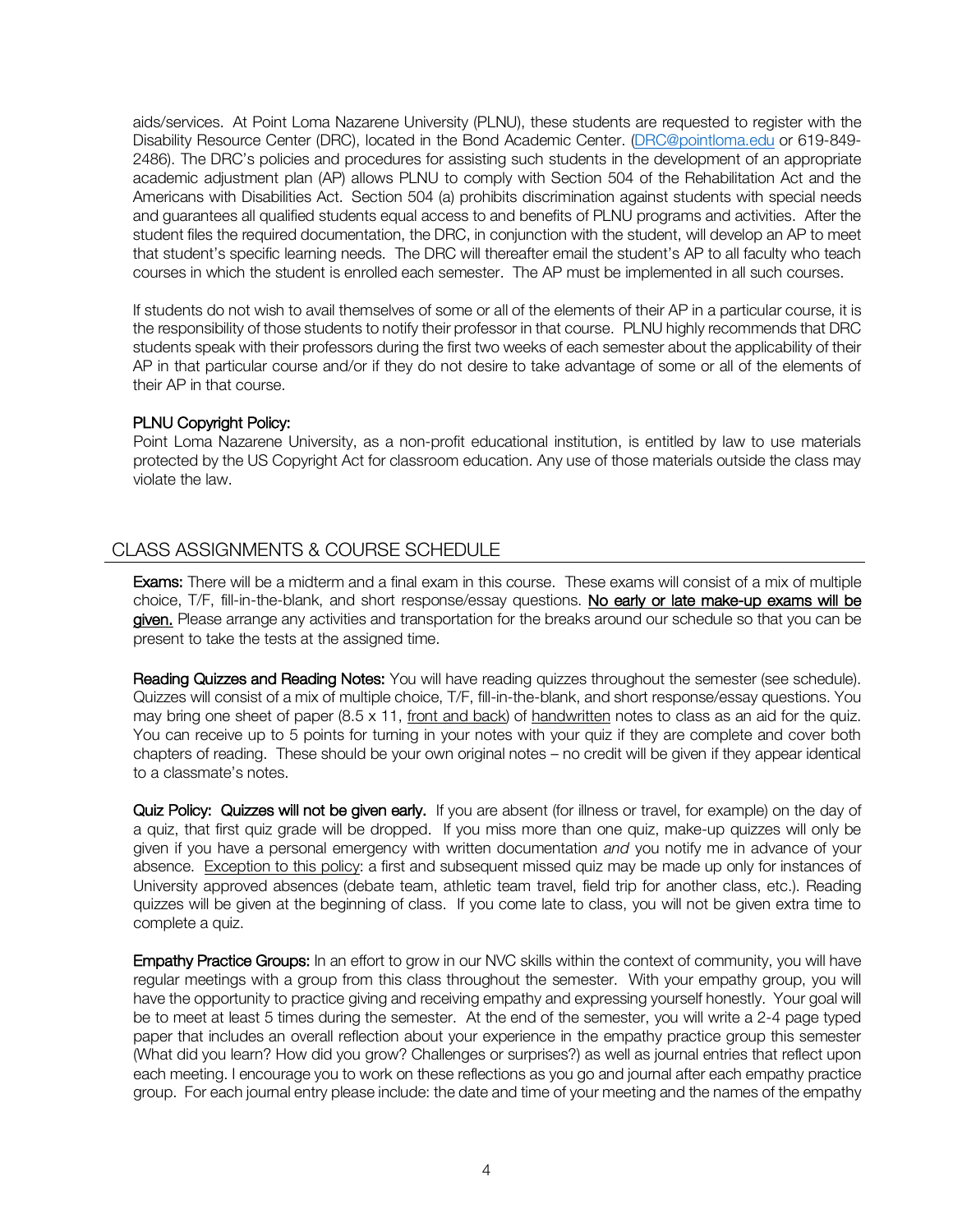group members present. Write at least a paragraph after each meeting, summarizing the ways that your empathy group members met your needs and how you contributed to the lives of your empathy group members.

NVC Journals: Your NVC journals will include reflections on thoughts, feelings, and experiences from any aspect of your life. We will look at a sample together in class that demonstrates how to journal using the NVC components. Ideally, try journaling once a week, and I will collect at least one journal entry twice during the semester. (You may turn in what you consider to be your best, most complete and in-depth efforts, and keep the others as practice.) In reviewing the journals, I will be looking for completion and a thorough use of the NVC components. I will offer supportive feedback/guidance on these, rather than editing.

Final Project: In consultation with me, please, you will create a final creative project for this class that reflects and extends your learning and interests in the course. You will also have a consultation meeting with me about your project during week 12 of the course.

For this project, you will turn in something tangible that reflects your work (typically this would be something written, but I am also open to other forms of work, (ie: creating a video, etc). Some possible ideas might be: consulting with a group/individual and providing mediation feedback with reflection on the process, designing a game to teach the NVC process to children, researching/extending a concept of interpersonal communication and finding an interesting way to present it to the class, creating a class activity to illuminate the concept of empathy, writing NVC-style letters to family members or friends, etc. During the last two weeks of class, you will present your project to the class using visuals. You may choose to work on this project individually, or with a partner, or a group of 3.

In-Class (or take home) Assignments: At times, you will be given short assignments or exercises in class (or to take home) that are worth points toward your final grade. These assignments may include written responses/reflections, home learning, group work, etc. The point value for these assignments may vary, but will be clearly designated on the assignment.

|               |    | Grade Scale (% to Letter): Final grades will be calculated as follows and will not be rounded. |          |
|---------------|----|------------------------------------------------------------------------------------------------|----------|
| 93-100        |    | 73-76.9%                                                                                       |          |
| $90 - 92.9\%$ | A- | 70-72.9%                                                                                       | $C-$     |
| 87-89.9%      | B+ | 67-69.9%                                                                                       | $D+$     |
| 83-86.9%      |    | 63-66.9%                                                                                       | D        |
| 80-82.9%      | B- | 60-62.9%                                                                                       | $\Gamma$ |
| 77-79.9%      |    | 0-59                                                                                           |          |

#### ASSESSMENT & GRADING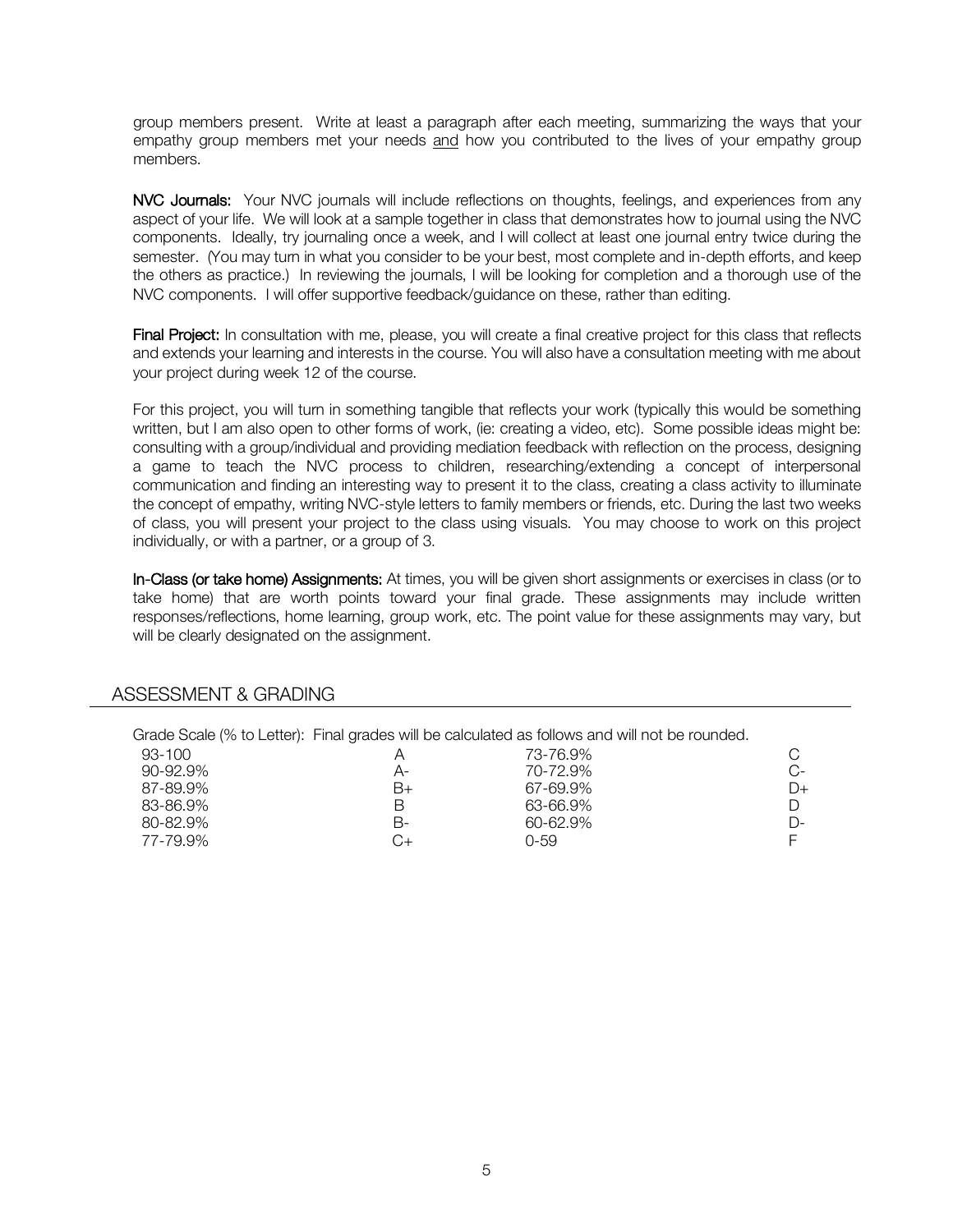### Point Distribution

| <b>COURSE REQUIREMENTS</b>                             | Number of Points<br><b>AVAILABLE</b> | Number of Points<br><b>EARNED</b> |
|--------------------------------------------------------|--------------------------------------|-----------------------------------|
| Reading Quizzes and Notes (25 pts each x 5)            | 125                                  |                                   |
| NVC Journals 1 & 2                                     | 50                                   |                                   |
| <b>Empathy Practice Group Reflection</b>               | 30                                   |                                   |
| Midterm Exam                                           | 60                                   |                                   |
| Final Exam                                             | 100                                  |                                   |
| Final Project & Presentation                           | 100                                  |                                   |
| In-Class (or take home) Assignments                    | 40                                   |                                   |
| <b>TOTAL</b>                                           | $505*$                               |                                   |
| - Absence/Tardy penalties (12 pts. per absence after 2 | (e.g., 3 absences                    |                                   |
| absences)                                              | $= -12$                              |                                   |

\* At the end of the course, the total point value may be slightly higher or lower than the number above. While I strive to stay close to this amount, there may be occasions where we will need to add or delete short assignments or quizzes that would adjust the total point value of the course.

### Tentative Course Schedule

- Subject to change with fair notice.
- Please complete reading prior to arriving at class on the assigned due date.

| <b>WK</b>      | Date     | In-Class                                 | Reading/Assignments Due            |
|----------------|----------|------------------------------------------|------------------------------------|
|                | T1/14    | Welcome/Course Introduction              |                                    |
|                | W 1/15   | Definitions and Principles of Relational | Close Encounters Ch. 1             |
|                |          | Communication                            | NVC Ch. 1                          |
|                | F 1/17   | Giving from the Heart                    |                                    |
| $\overline{2}$ | M 1/20   | <b>MLK Holiday</b>                       | No Class                           |
|                | W 1/22   | Communicating Identity                   | Close Encounters Ch. 2             |
|                |          | Practice Reading Quiz (Ch's 2)           | NVC Ch. 2                          |
|                | F 1/24   | Communication that Blocks Compassion     |                                    |
| 3              | M 1/27   | Forces of Social Attraction              | Close Encounters Ch. 3             |
|                |          | Reading Quiz (Ch's 3)                    | NVC Ch. 3                          |
|                | W 1/29   | Forces of Social Attraction              |                                    |
|                | F1/31    | Observing without Evaluating             |                                    |
|                |          | <b>Discuss NVC Journals</b>              |                                    |
| $\overline{4}$ | M 2/3    | Managing Uncertainty                     | Close Encounters Ch. 4             |
|                |          |                                          | NVC Ch. 4                          |
|                | W 2/5    | Identifying and Expressing Feelings      |                                    |
|                | F2/7     | <b>Changing Relationships</b>            | Close Encounters Ch. 5             |
|                |          | Reading Quiz (Ch's 5)                    | NVC Ch. 5                          |
| 5              | M 2/10   | <b>Changing Relationships</b>            |                                    |
|                | W 2/12   | Taking Responsibility for our Feelings   |                                    |
|                | F2/14    | Revealing and Hiding Ourselves           | Close Encounters Ch. 6             |
|                |          | Reading Quiz (Ch's 6)                    | NVC Ch. 6                          |
| 6              | M 2/17   | Revealing and Hiding Ourselves           |                                    |
|                | W 2/19   | <b>Making Requests</b>                   |                                    |
|                | $F$ 2/21 | Class Discussion on Brene Brown          | Listening Guide Due on Brene Brown |
|                |          | Audiobook Chapter                        | <b>Audiobook Chapter</b>           |